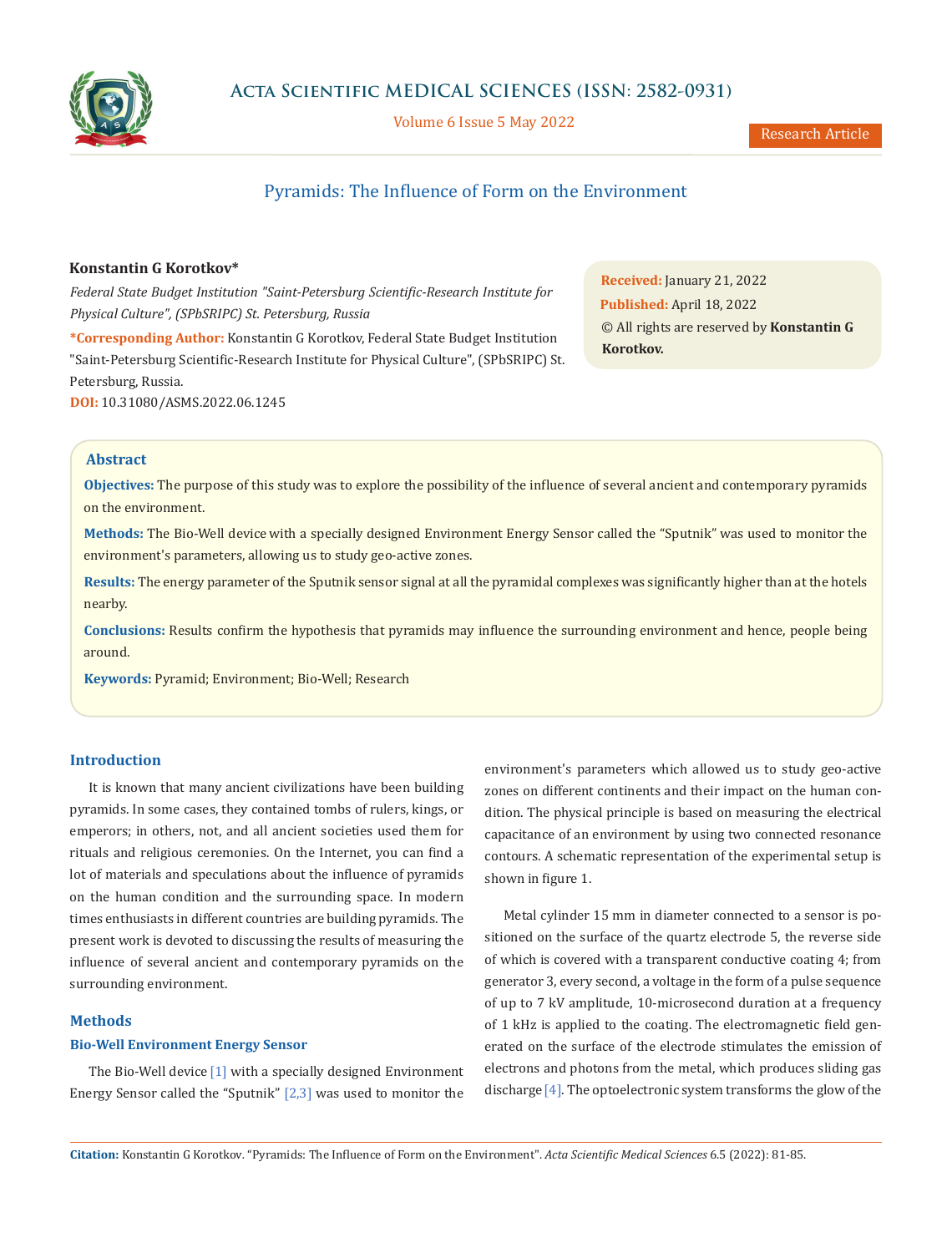

Figure 1: The experimental setup. 1 - Metal cylinder; 2 - " Sputnik" sensor; 3 - High-voltage pulse generator; 4 - Transparent conductive coating; 5 - Transparent quartz electrode; 6 - Video converter; 7 - Glow; 8 - USB-port.

discharge in a series of images analyzed in a computer. The experimental design can be represented as an equivalent circuit of the connected LC circuits (Figure 2).



**Figure 2:** Equivalent circuit diagram of the experimental setup, where C1 corresponds to the capacity of the electronic circuit of the Bio-Well device, C2 - the equivalent capacitance of the environment.

Discharge develops due to displacement currents between the sensor and grounded or conductive objects in the environment. Depending on the nature of the electromagnetic fields in the environment, the chemical composition of the air, and the state of the conductive objects presented in the nearest environment (which includes humans), conditions of electromagnetic wave propagation in space are changing; therefore, the currents in the system are redistributed, thus influencing parameters of the glow. In other words, we may say that the signal depends on the propagation of standing electromagnetic waves in space.



**Figure 3:** Snapshot of a metal cylinder corona discharge, recorded by the Bio-Well camera.

Data processing is carried out in specially designed software (www.Bio-Well.com). The software calculates a series of the image parameters  $[4,5]$  and allows a statistical analysis of time-series data. For analysis, both the absolute values of the parameters and their standard deviations in the series are considered.

## **Experimental procedure**

Every morning, we calibrated the Bio-Well device in the hotel. The calibration process consists of connecting the metal cylinder to the Bio-Well device's grounding jack and measuring the glow emission parameters (Figure 3). These parameters are sent to the server, and the server program compares these parameters with the standard ones, calculating the discrepancy signal. Using a special algorithm, the program adjusts the Bio-Well device's parameters and measures the metal cylinder glow parameters again. This procedure may be repeated several times until the metal cylinder

**Citation:** Konstantin G Korotkov*.* "Pyramids: The Influence of Form on the Environment". *Acta Scientific Medical Sciences* 6.5 (2022): 81-85.

82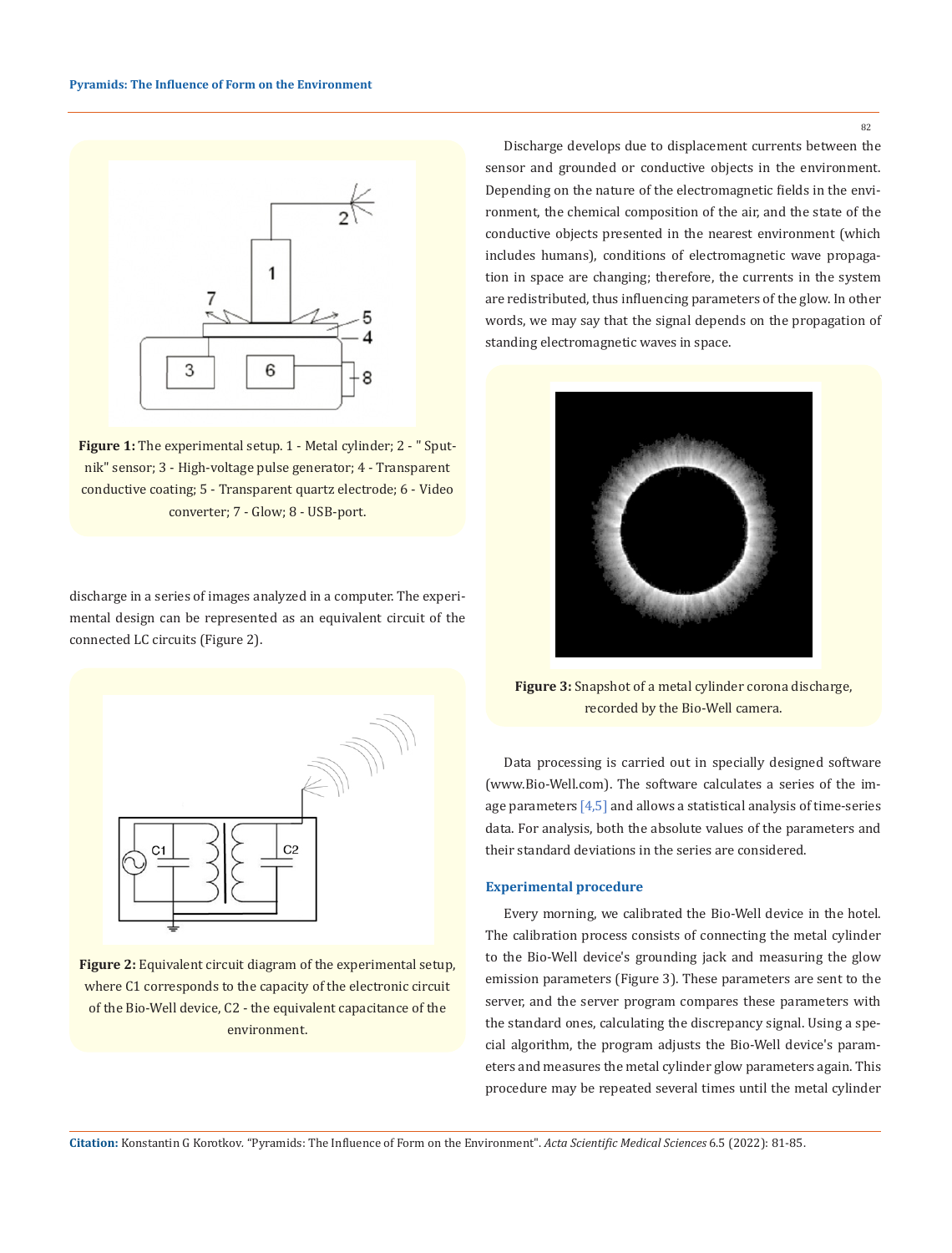glow parameters match the standard parameters. This way, measurements are not dependent on the weather and environmental conditions, first of all, humidity and altitude of a place. Usually, the process of calibration takes less than a minute.

After calibration, we are measuring Sputnik signal in a hotel. This measurement serves as a reference point for the day. Measurements may be done in the "Environment" mode for 10 minutes after the first 3-minutes background interval. Another option - using "One Finger" mode with recording 30-40 points. This option takes only 1-2 minutes, so it is more convenient, when you need to measure many points in a limited time. The advantage of the "Environment" mode is that we can analyze the variation of a signal, which is an essential parameter for evaluating the geo-active zones. Still, it takes much more time compared with the "One Finger" mode. Using the "Environment" mode was impossible in some places - the signal was too weak (primarily due to the high humidity). In these situations, measurements were done in "One Finger" mode.

Most measurements were done at the base of a pyramid; in some cases, it was possible to take measures at the top.

It is essential to mention that presence of people nearby the sensor may influence the readings.

### **Results**

# **Teotihuacan pyramids**

Measurements at the top of Teotihuacan pyramids were done in December 2012. In November 2019, we were privileged to visit tunnels discovered under the pyramids. As you see from the figure 4, the Sputnik signal at the top of all three pyramids was significantly higher than in the hotel, while signals were much lower in the tunnels.



**Figure 4:** Energy parameters in Teotihuacan. 1 - Hotel, 2 - Moon pyramid, 3 - Sun pyramid, 4 - Quetzalcoatl pyramid, 5 - Tunnel Sun pyramid, 6 - Tunnel Quetzalcoatl pyramid.

#### **Mexican pyramids**

In 2021 we were able to take measurements at Toltec Center Monte Alban and several Mayan Centers: Palenque, Uxmal, and Chichen-Itza. As we see from figure 5, parameters at all pyramid centers were much higher than at nearby hotels. High parameters in Oaxaca hotel and Monte Alban are related to the high altitude of these areas. Monte Alban has an elevation of about 1,940 m (6,400 ft) above sea level and rises some 400m (1,300 ft) from the valley floor [6].



**Figure 5:** Energy parameters in Mexico. 1 - Oaxaca hotel, 2 - Monte Alban, 3 - Palenque hotel, 4 - Palenque. Temple of Inscriptions, 5 - Palenque hotel, 6 - Uxmal, pyramid del Adivino, 7 - Chichen Itza, Hotel, 8 - Chichen Itza, Kukulkan Temple.

## **Belize**

In Belize, several impressive pyramidal complexes are mainly related to the Classical Maya period. We were able to visit some of them and take measurements. They are well preserved, and you may even climb to the top. The highest pyramid in Caracol is Caana - 143 feet (43m) high [7,8].

As we see from the figure 6, the Sputnik signal at all pyramids was higher than at the hotel. Interestingly, we got a very high signal nearby the Caracol tomb - this is a place at the side of the Caracol pyramid, about 5 m below the top, where a grave of a Mayan king was found.

The signal at the base of the Caracol pyramid was lower than at the top but still higher than the signal at Crystal Paradise Resort. Later on, we visited Actun Tunichil Muknal (ATM) Cave. Its vast network of underground chambers is known as being a treasure trove for archaeologists, as somewhere between 700 and 900 AD, the cave had become an important spiritual site for the Mayan peoples, and a lot of objects can be see there, including remains of human sacrifice. Signal in the cave was very low - 1.63\*10<sup>-2</sup> J, but in several minutes, it decreased to  $1.12*10<sup>-2</sup>$  J.

**Citation:** Konstantin G Korotkov*.* "Pyramids: The Influence of Form on the Environment". *Acta Scientific Medical Sciences* 6.5 (2022): 81-85.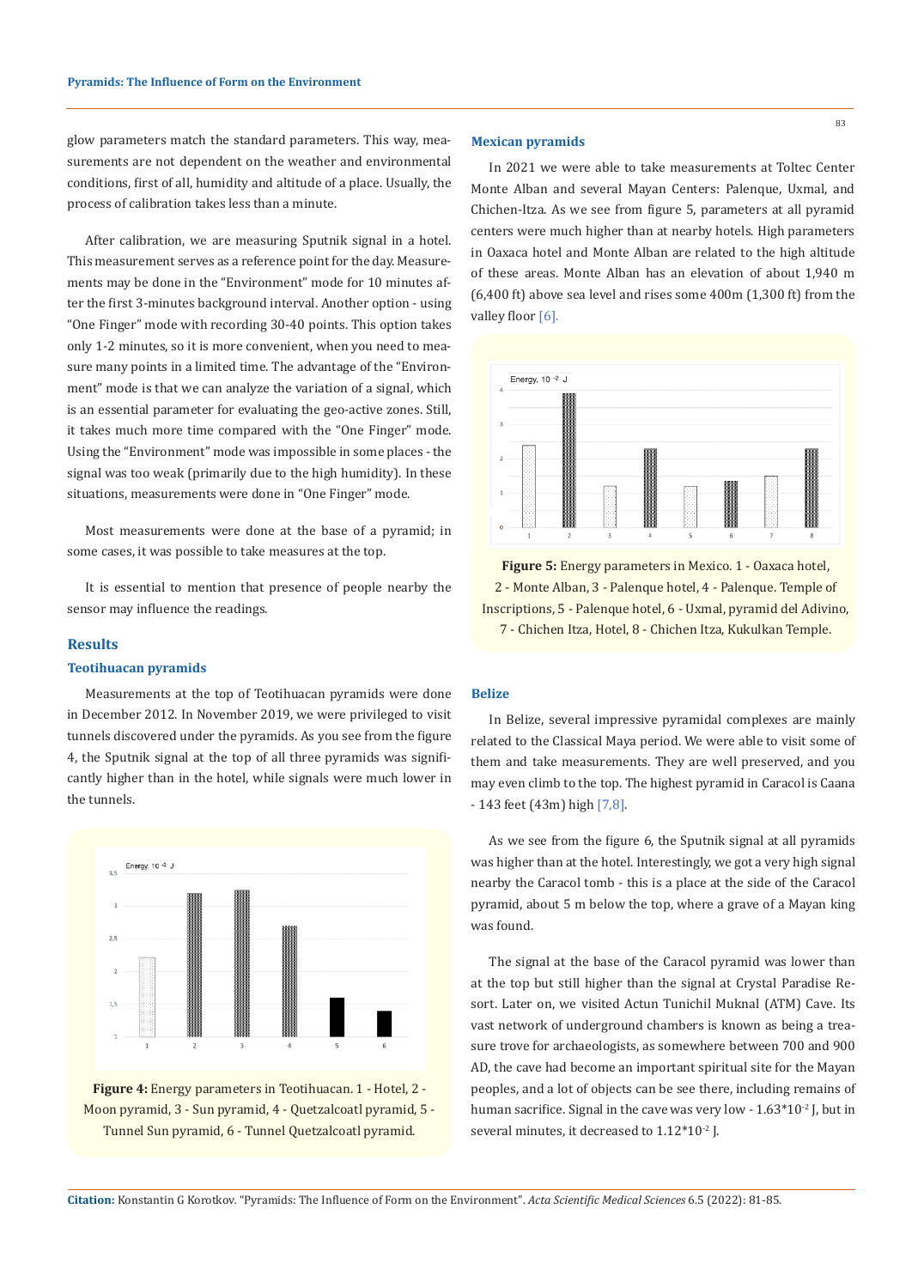

**Figure 6:** Energy parameters in Belize. 1 - Crystal Paradise Resort, 2 - Cahal Pech Pyramid top, 3 - Xunantunich Pyramid top, 4 - Caracol pyramid top, 5 - Caracol tomb, 6 - Caracol pyramid base.

### **Bosnia**

Bosnian archeologist Dr. Sam Osmanagich in 2005 made an outbreaking discovery: he excavated several hills in Bosnia and found tracks of artificial structures. He described it as a pyramid complex. Later on, Dr. Osmanagich found a system of caves under the pyramids filled with earth and pebbles. After several years of excavations, several kilometers of tunnels were cleared for visiting [9].

As shown in figure 7, the Sputnik signal at the Bosnian pyramids and in the tunnels was very high.



**Figure 7:** Energy parameters in Bosnia: 1 - Hotel, 2 - Sun pyramid, 3 - Moon pyramid, 4 - Moon pyramid basement, 5 - Tunnel K2, 6 - Tunnel chamber.

### **Siberian contemporary pyramid**

In 2012 in Siberian city Tomsk, a complex of concrete pyramids was built according to the project of Valery Uvarov [10]. The complex consists of the central pyramid with a height of 18m (60 feet) and eight pyramids of smaller sizes 7m and 3.5m (22 and 11 feet), located around the central pyramid. Pyramids have been designed following the golden section principles, many quartz crystals were used in the construction, and the largest crystal was placed at the top of the pyramid. Inside the central pyramid, there are space on four levels intended to carry out exercises and meditations.

We visited Tomsk in July 2020 and took Sputnik measurements there. The signal at the upper level of the pyramid and outside was significantly higher than at the hotel (Figure 8).



**Figure 8:** Energy parameters in Tomsk: 1 - Hotel, 2 - 4<sup>th</sup> level inside the pyramid, 3 - Outside the pyramid.

## **Discussion**

As we see from the presented data, the energy parameter of the Sputnik sensor signal at all the pyramidal complexes was significantly higher than at the hotels nearby. We can mention several moments:

- Measurements have been done in different years and months with different Bio-Well devices, and all the results were entirely consistent.
- The amplitude of a signal was different for different pyramids, even for the measurements done in the same complex nearby different structures, while measurements done at the hotel on different days were practically the same. We may interpret this as energy variations, which may depend on various factors, like humidity, altitude, time of the day, Moon phase, etc. At the moment, we do not have data to propose some explanations. It should be the task of the future research.

**Citation:** Konstantin G Korotkov*.* "Pyramids: The Influence of Form on the Environment". *Acta Scientific Medical Sciences* 6.5 (2022): 81-85.

84